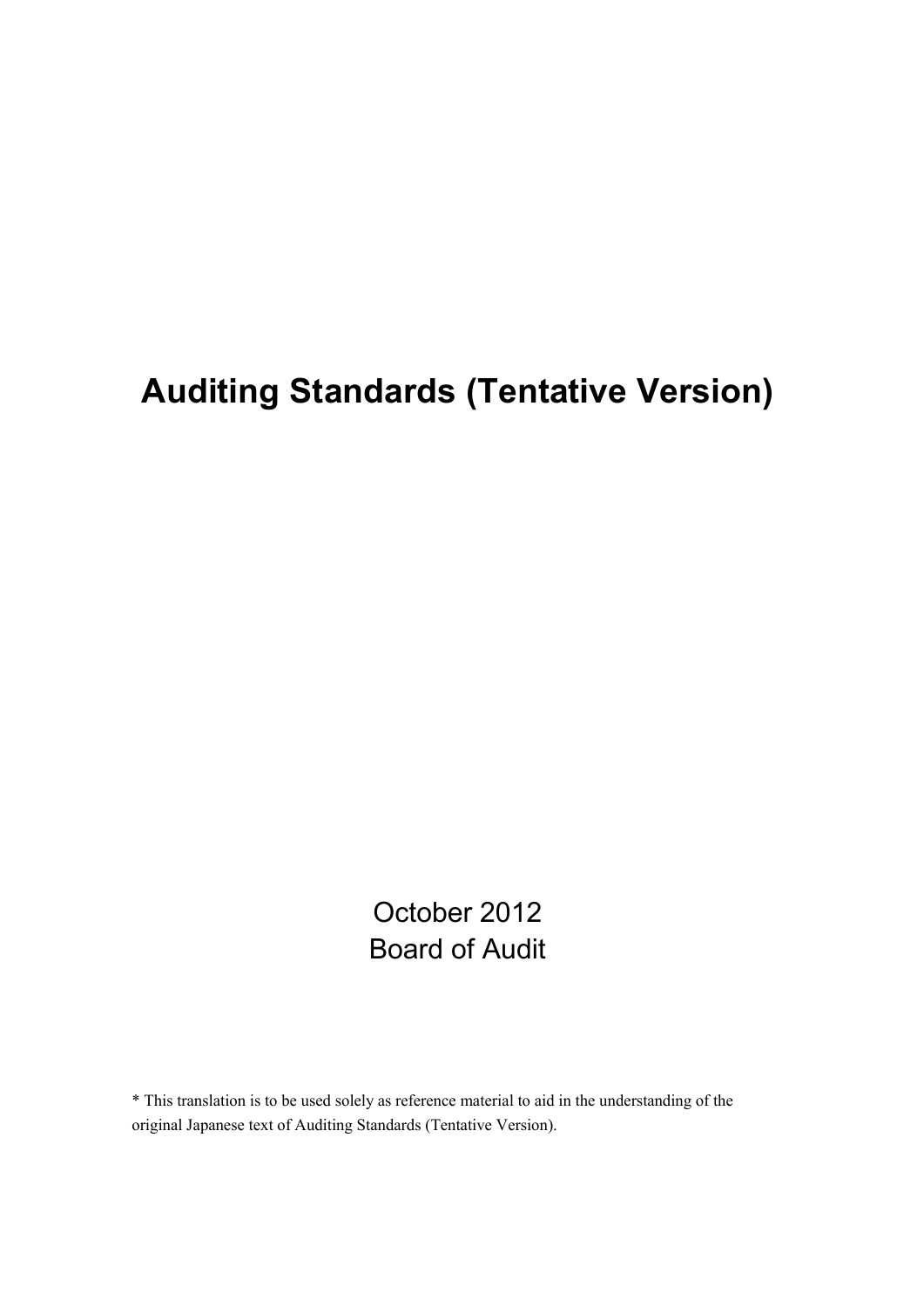# **Formulation and Publication of the Auditing Standards (Tentative Version)**

The Board of Audit (the Board) has formulated its Auditing Standards (Tentative Version) and hereby makes it public.

The Board has been engaged in rigorous auditing based on related laws and regulations, including the Constitution of Japan and the Board of Audit Act. However, since the work of the Board is not always visible to the people of Japan, it is not always easy for them to gain full understanding of the audit activities that the Board actually carries out.

The Auditing Standards (Tentative Version) was thus developed to systematize the basic approach, aims, scope and methods of the Board's audit activities, in an easy-to-understand manner, and to make it public: it aims to maintain and improve its officials' qualities and abilities, ensure audit quality and increase the effectiveness of its audit, maintain and improve transparency of the Board's audit activities and thereby respond further to the public's expectations.

The Auditing Standards (Tentative Version) formulated to achieve these aims has the following characteristics:

- $\ddot{\phantom{a}}$ The Auditing Standards (Tentative Version) systematizes i) the existing laws and regulations relating to the Board's work, ii) its internal rules, and iii) other guidelines including Basic Policy on Audit, in a clear fashion.
- $\mathcal{L}^{\pm}$ The Auditing Standards (Tentative Version) does not presuppose reasonable assurance engagement of financial statements, but presupposes audit activities which aim at identifying improper or unreasonable financial management, as well as business operations or project/program implementation relating to such financial management.
- $\bullet$ The Auditing Standards (Tentative Version) will be continuously revised in light of socioeconomic development, so as to respond to the expectations of the people.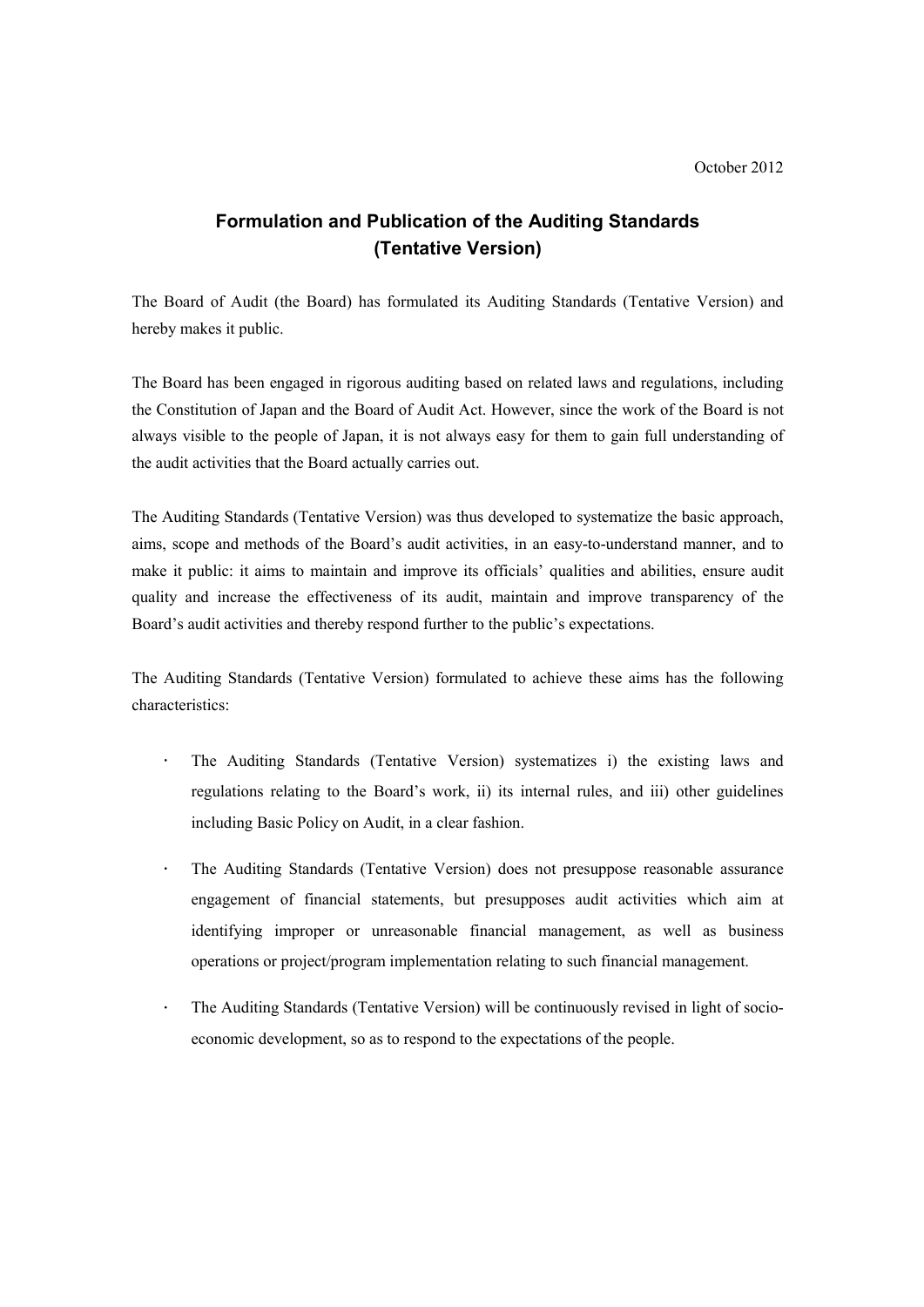The Auditing Standards (Tentative Version) is structured as follows:

Preamble

| Chapter 1 Aims of Audit                                                             |
|-------------------------------------------------------------------------------------|
| Chapter 2 Fundamental Principles of Auditing                                        |
| Chapter 3 Conduct of Audit                                                          |
| Chapter 4 Pursuing the Liability of Officials Who Handle Accounting and Examination |
| Regarding the Handling of Financial Management                                      |
|                                                                                     |

Chapter 5 Reporting of Audit Results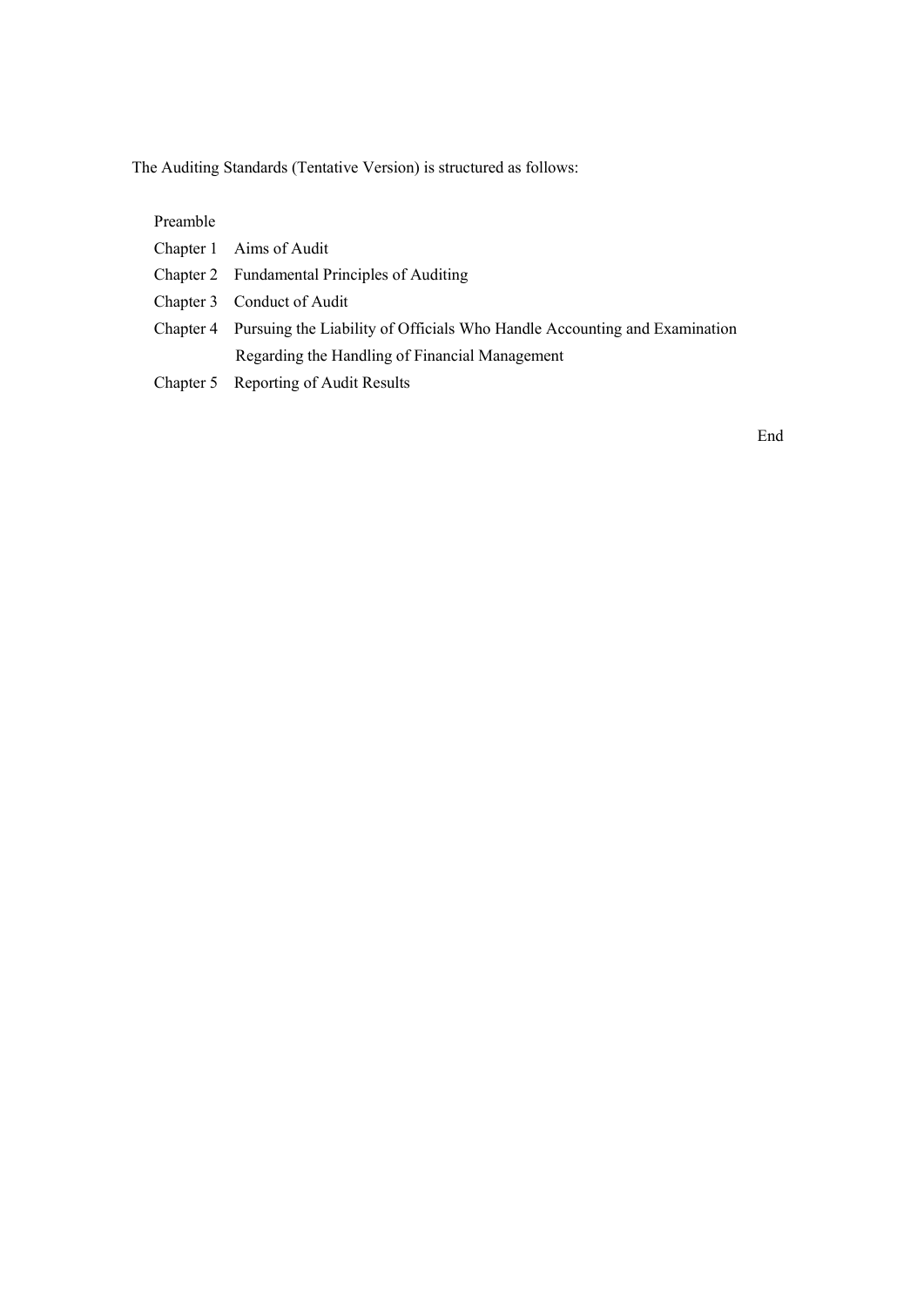|                                                                             | October $19th 2012$   |
|-----------------------------------------------------------------------------|-----------------------|
|                                                                             | <b>Board of Audit</b> |
| Contents                                                                    |                       |
| Preamble                                                                    | 1                     |
| Chapter $1 - Aims$ of Audit                                                 | 3                     |
| Chapter 2 – Fundamental Principles of Auditing                              | $\overline{4}$        |
| Article 1 – Basic Matters Relating to the Board of Audit                    | $\overline{4}$        |
| $1 -$ Ensuring Independence                                                 |                       |
| 2 – Ensuring Objectivity and Expertise                                      |                       |
| 3 – Quality Management of Audit Work                                        |                       |
| 4 – Information Management                                                  |                       |
| Article 2 – Fundamental Matters Relating to Officials of the Board of Audit | 5                     |
| $1 -$ Maintaining Fairness                                                  |                       |
| 2 – Improving Professional Competence                                       |                       |
| 3 – Due Care as a Professional Auditor                                      |                       |
| 4 - Confidentiality of Information                                          |                       |
| 5 – Reporting, Instruction and Supervision of the Progress of Audit         |                       |
| Work                                                                        |                       |
| Chapter 3 – Conduct of Audit                                                | 6                     |
| Article 1 – Fundamental Matters Regarding Conducting an Audit               | 6                     |
| 1 – Coverage and Scope of Audits                                            |                       |
| 2 – Supervision of Financial Management                                     |                       |
| 3 – Objectives of Audits                                                    |                       |
| 4 – Verification of Final Accounts                                          |                       |
| Article 2 – Planning of Audit                                               | 7                     |
| 1 – Preparation of Basic Policy on Audit                                    |                       |
| 2 - Preparation of Audit Plans                                              |                       |
| Article 3 – Conducting an Audit                                             | 8                     |
| $1 -$ Auditing Methods                                                      |                       |
| 2 - Gathering Evidence and Related Activities.                              |                       |
| 3 - Presentation of Opinions to and/or Demand for Measures from             |                       |
| Auditees                                                                    |                       |
| 4 – Follow-up Audit on Audit Findings                                       |                       |
| Article 4 – Matters to be Given Attention in Planning and Conducting an     | 10                    |
| Audit                                                                       |                       |

# **Auditing Standards (Tentative Version)**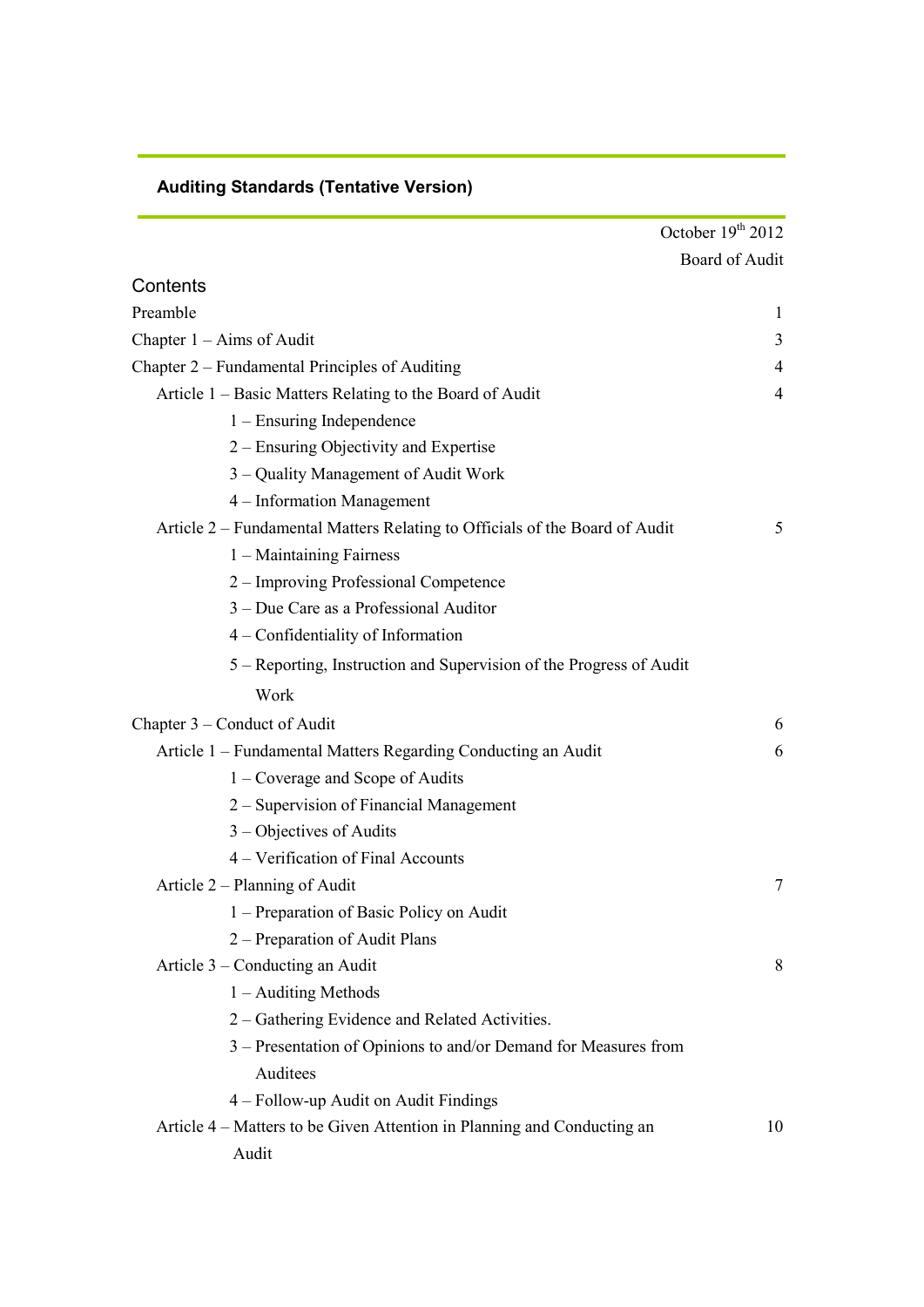| 1 - Cross-Sectoral Audits and Related Matters                             |    |
|---------------------------------------------------------------------------|----|
| $2 -$ Expeditious and Flexible Auditing                                   |    |
| 3 – Auditing in view of the Status of Internal Control                    |    |
| Chapter 4 – Pursuing the Liability of Officials Who Handle Accounting and |    |
| Examination Regarding the Handling of Financial Management                |    |
| Article 1 – Pursuing the Liability of Officials Who Handle Accounting     | 12 |
| 1 – Adjudication of Liability for an Indemnity                            |    |
| 2 – Demand for Disciplinary Action                                        |    |
| 3 – Reporting to the Public Prosecutor's Office                           |    |
| Article 2 – Examination Regarding the Handling of Financial Management of | 12 |
| the State                                                                 |    |
| Chapter 5 – Reporting of Audit Results                                    | 13 |
| Article 1 – Basic Matters Regarding the Reporting of Audit Results        | 13 |
| Article 2 – Reporting the Audit Results                                   | 13 |
| Article 3 – Matters to be Recorded in the Audit Report                    | 14 |
| 1 – Verification of Final Accounts                                        |    |
| 2 - Individual Audit Results                                              |    |
| 3 – Special Report to the Diet and the Cabinet, Special Report on         |    |
| Audit Requested by the Diet and Report on Specific Audit                  |    |
| Subjects                                                                  |    |
| 4 – Demand for Disciplinary Action against and Adjudication for           |    |
| <b>Accounting Officials</b>                                               |    |
| 5 – Other Matters Considered to be Necessary by the Board of              |    |

Audit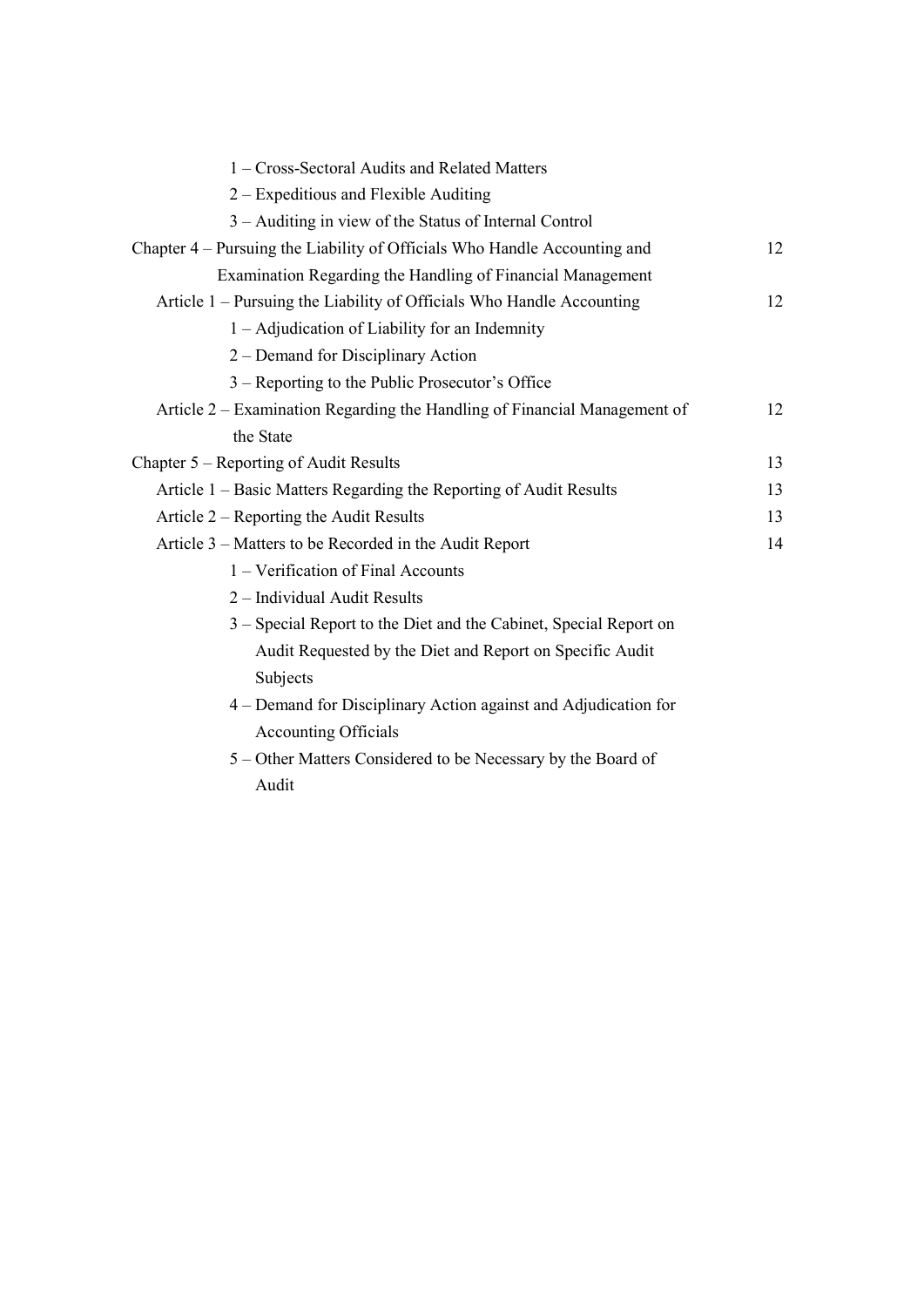# **■ Preamble**

The aims of audit carried out by the Board of Audit (the Board) are, through continuously auditing the final accounts of the expenditures and revenues of the State and such accounts as are provided for by law, to supervise financial management, to ensure its adequacy and to rectify any defects and to verify the final accounts of the expenditures and revenues of the State through the results of its audit. The Board makes every effort to conduct its audits in response to the expectations of the people and takes due account of socio-economic development. Against the backdrop of high public awareness of all fiscal and administrative issues including the preservation of sound public finances, those expectations towards the Board are higher than ever.

With regard to this situation, by formulating this Auditing Standards (Tentative Version), the Board sets out the norms to be complied with and basic procedures that it and its officials follow in audit work. This Auditing Standards (Tentative Version) will contribute to maintaining and improving the qualities and abilities of the officials, while also publicly declaring the Board's responsibility to ensure audit quality and to maintain and improve the effectiveness of its auditing.

Systematically arranging the Board's audit activities including its basic approach, aims, scope, and methods, in the form of Auditing Standards (Tentative Version), and publicizing it, is important in further improving the accountability of the Board for its auditing, and serves to meet the expectations of the people. The wide dissemination to the public of the way its audit is carried out is also a shared requirement of every country's Supreme Audit Institution.

Based on the above recognition, the Board has formulated and made public this Auditing Standards (Tentative Version) with the aim of providing a broad outline of its activities including the basic approach to auditing and audit methods. This Auditing Standards (Tentative Version) was formulated in compliance with various laws and regulations such as the Constitution of Japan, the Board of Audit Act, the Public Finance Act, and the Public Accounting Act, as well as the procedures prescribed by the internal rules of the Board, and it also incorporates as basic principles those audit methods which have been developed through the accumulation of audit activities and regarded as working rules. As a result, the source of normativity of each provision contained in the Auditing Standards (Tentative Version) is derived from the laws and regulations on which that provision is founded.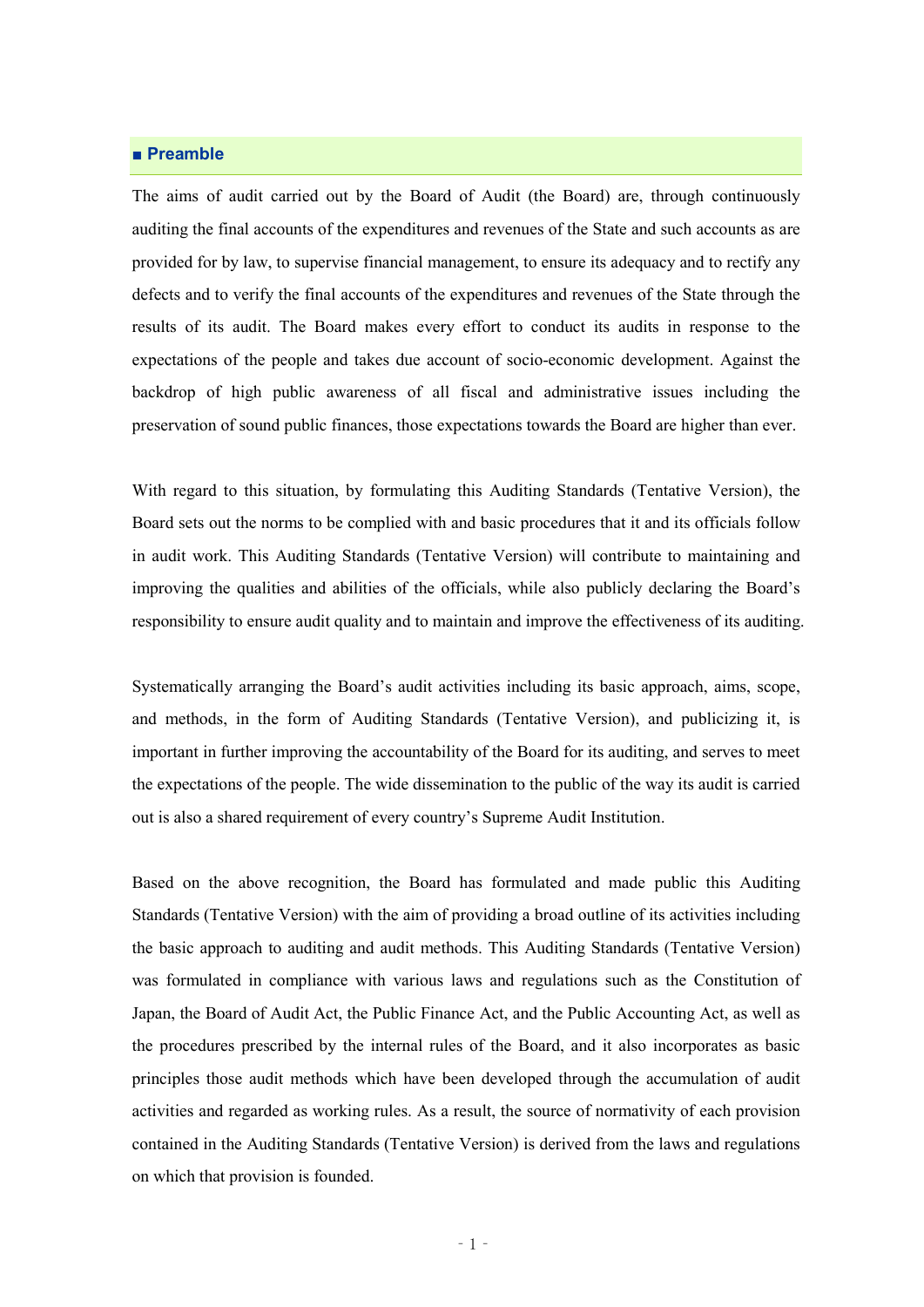Each country has its own public finance system and public sector accounting system, and therefore the public sector audit system based on these systems is also different from that of other countries. The characteristic of the audit carried out by the Board is that the Board continuously conducts its audit, aims to supervise financial management to ensure its adequacy and to rectify any defects, and places importance on its audit to identify improper or unreasonable financial management, as well as business operations or project/program implementation relating to such financial management. Thus, although the Auditing Standards (Tentative Version) pays due attention to the standards used in developed countries, as well as international standards, it is formulated based on the public sector audit system of Japan.

Finally, the Board will continuously revise the Auditing Standards (Tentative Version) in light of socio-economic development, so as to respond to the expectations of the people; in addition, it will undertake continuous, persistent efforts to strengthen the transparency and effectiveness of its auditing.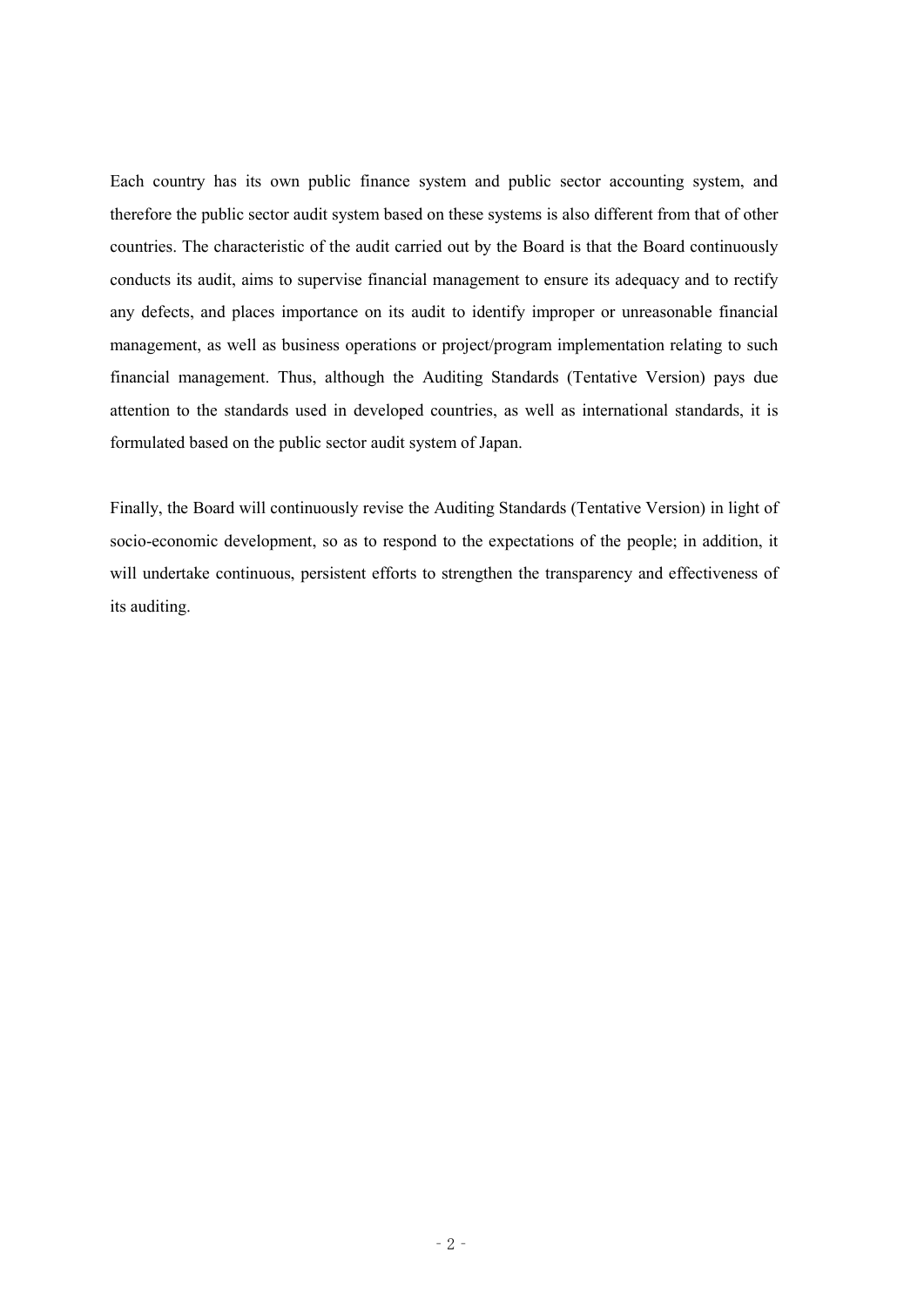# **■ Chapter 1 – Aims of Audit**

The Board of Audit (the Board), as a constitutional institution<sup>1</sup>, audits the final accounts of the expenditures and revenues of the State and also such accounts as are provided for by law, is responsible for supervising financial management, and continuously conducts its audit<sup>2</sup> from an independent, fair and unbiased standpoint with the aim of ensuring the adequacy of financial management and rectifying any defects<sup>3</sup> as well as verifying the final accounts of the expenditures and revenues of the State through the results of its audit<sup>4</sup>. The Board reports to the Diet and hence the people the results of its audit<sup>5</sup>, which it conducts with the objective of accuracy, regularity, economy, efficiency, effectiveness, or other objectives necessary for auditing<sup>6</sup>. The Board thereby contributes to maintaining and improving the soundness and transparency of the public administrative and financial activities of the State by reflecting the results of its audit in future budget formulation and execution.

 $1$  Constitution of Japan, Article 90

<sup>&</sup>lt;sup>2</sup> Board of Audit Act, Article 20, paragraph  $(2)$ 

<sup>&</sup>lt;sup>3</sup> Board of Audit Act, Article 20, paragraph  $(1)$  and  $(2)$ 

<sup>4</sup> Board of Audit Act, Article 21

<sup>5</sup> Constitution of Japan, Article 90, paragraph (1); Board of Audit Act, Article 30-2, Article 30-3

 $6$  Board of Audit Act, Article 20, paragraph (3)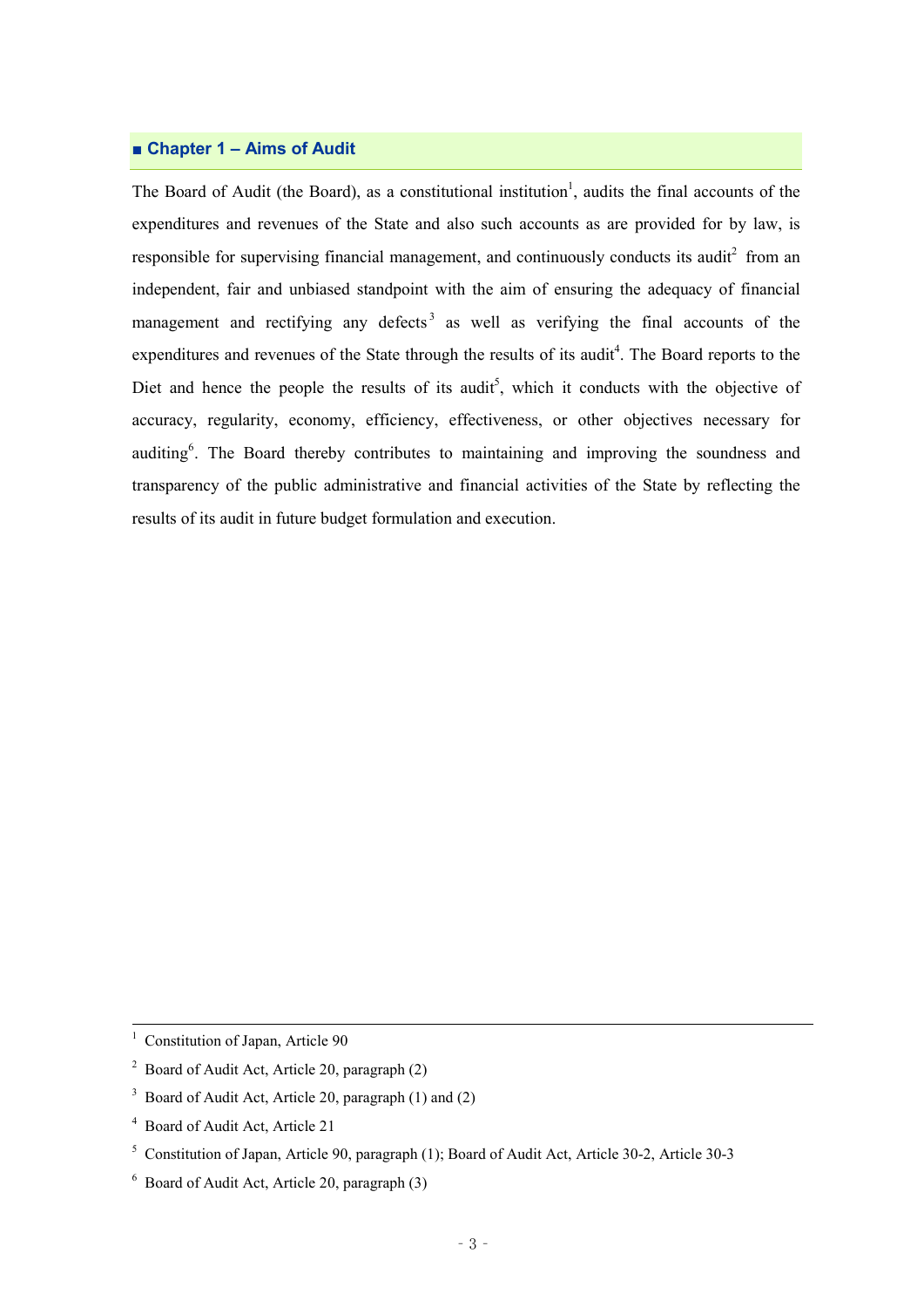# **■ Chapter 2 – Fundamental Principles of Auditing**

#### **Article 1 – Basic Matters Relating to the Board of Audit**

# **1. Ensuring Independence**

- (1) The Board of Audit (the Board) has a status independent from the Cabinet 7 .
- (2) The Board conducts its audit work from a fair and unbiased standpoint, so as to achieve its intended aims.
- (3) The Board makes decisions with respect to the matters provided for by applicable laws and regulations through the Audit Commission<sup>8</sup> consisting of three equal Commissioners<sup>9</sup> whose status is guaranteed<sup>10</sup>; its decisions are free from any constraints.

#### **2. Ensuring Objectivity and Expertise**

- (1) The Board carries out its audit work and makes its decisions based on objective facts and professional judgment.
- (2) The Board aims to improve the expertise of its officials through encouraging them to accumulate expert knowledge and share it among themselves. As one element of this constant effort, it continually carries out training of its officials. Through the implementation of this training, in order to improve the officials' qualities and abilities, it enhances the expert knowledge and auditing skills of individual officials according to their level of audit experience and gains an understanding of the results of the training and puts in place appropriate measures to maintain the necessary level of expert knowledge and auditing skills of its officials.

#### **3. Quality Management of Audit Work**

- (1) The Board consistently endeavors to maintain and improve the quality of its audit work, by complying with applicable laws and regulations, its budget, and other prescribed procedures, when it is conducting such work.
- (2) In order to ensure the quality of its audit work, the Board specifies and complies with quality control procedures for each stage of its audit work including preparation of Audit Plans, conduct of field audits, deliberations of draft reports of audit results, and

<sup>7</sup> Constitution of Japan, Article 90; Board of Audit Act, Article 1

<sup>8</sup> Board of Audit Act, Article 11; Ordinance Enforcing the Board of Audit Act, Article 6

<sup>9</sup> Board of Audit Act, Article 2

<sup>&</sup>lt;sup>10</sup> Board of Audit Act, Article 8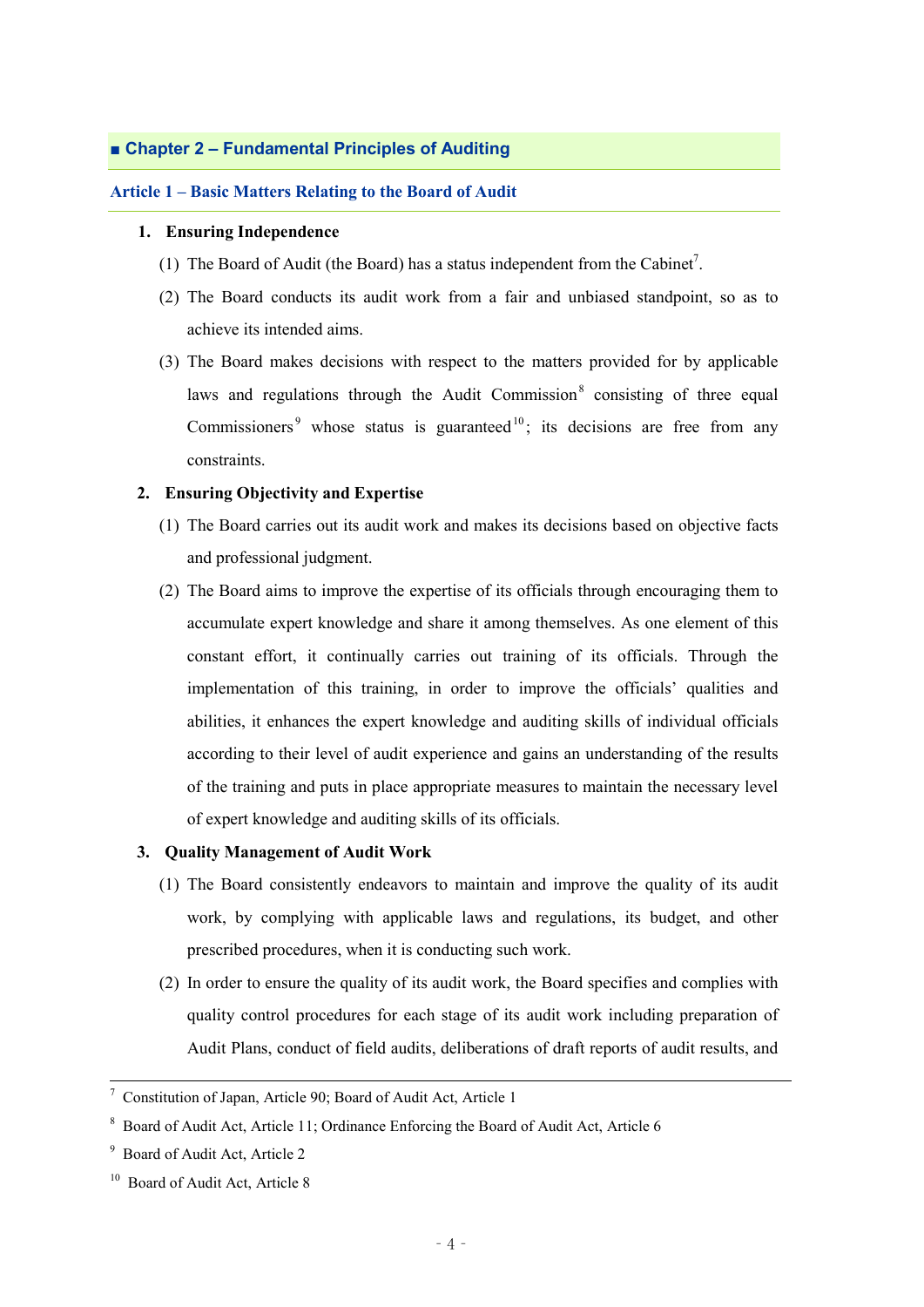their reporting. These quality control procedures include i) establishment of facts by inquiring into relevant parties<sup>11</sup>, ii) multilevel deliberations of draft reports of audit results, and iii) review of the draft reports of the audit results from the perspective of a third party by officials in charge of auditing other than those who were involved in the preparation of the draft concerned.

## **4. Information Management**

The Board properly manages information prepared or obtained in the course of its audit work.

# **Article 2 – Fundamental Matters Relating to Officials of the Board of Audit**

# **1. Maintaining Fairness**

Officials in charge of auditing perform their duties with a fair and unbiased attitude, maintaining objectivity and acting with integrity.

# **2. Improving Professional Competence**

Officials in charge of auditing, as professional auditors, continuously endeavor to increase the expert knowledge they have gained through practical experience and improve their audit skills.

# **3. Due Care as a Professional Auditor**

Officials in charge of auditing, in conducting audits, pay due care as professional auditors, and always bear in mind the possibility that illegal or improper matters, or matters requiring improvements, may exist.

# **4. Confidentiality of Information**

Officials shall not divulge any information that may have come to their knowledge in the course of their duties, nor use it for their own purposes.

# **5. Reporting, Instruction and Supervision of the Progress of Audit Work**

- (1) Officials who have conducted audits report on the progress of audit work in a timely manner in accordance with the prescribed procedures to their supervisors.
- (2) The supervisors fully understand the audit activities performed by officials under them, and based on such understanding, in order to ensure that following audit activities are carried out appropriately, they instruct and supervise those officials under them in a timely and appropriate manner.

Board of Audit Act, Article 26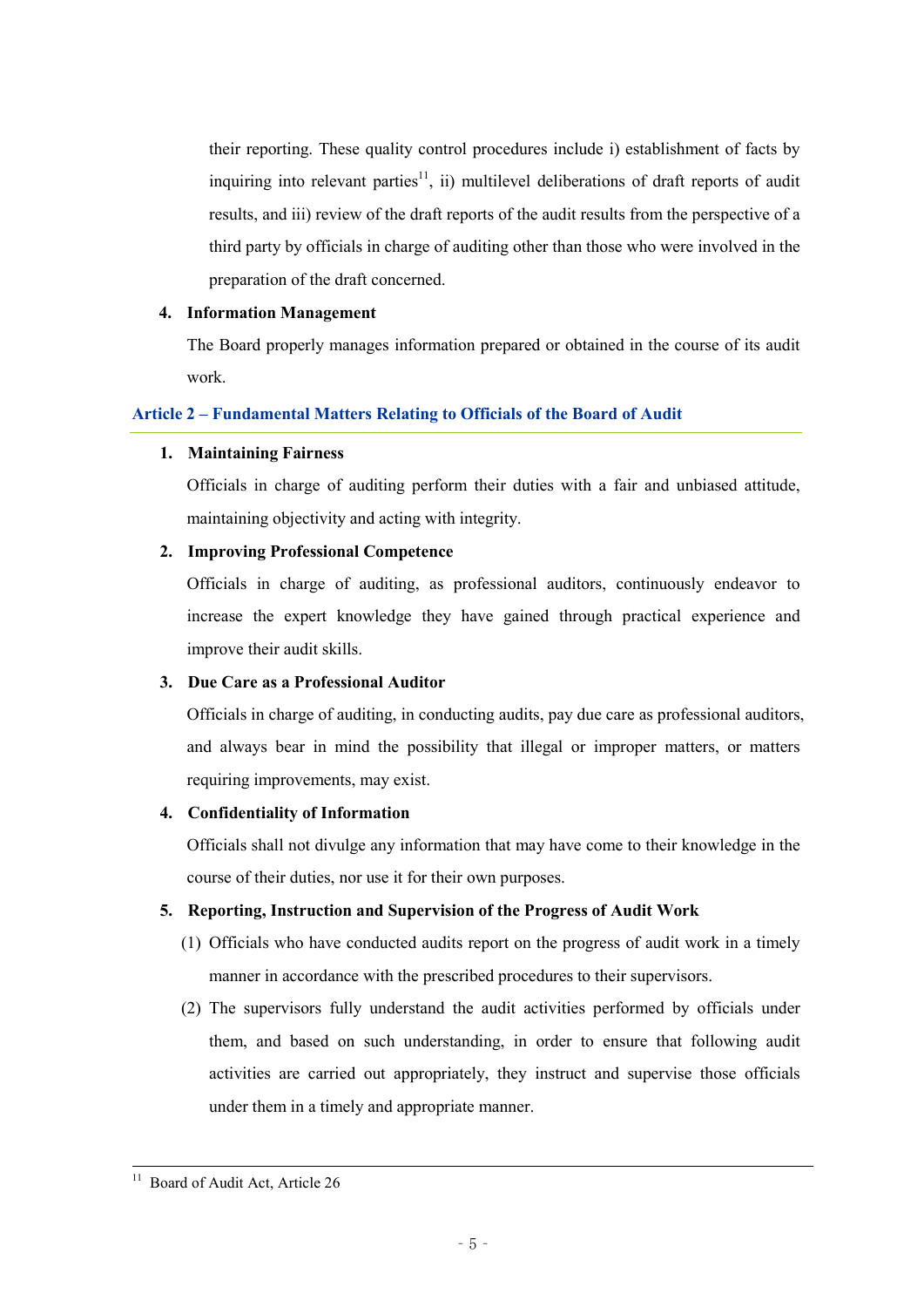# **■ Chapter 3 – Conduct of Audit**

#### **Article 1 – Fundamental Matters Regarding Conducting an Audit**

#### **1. Coverage and Scope of Audits**

- (1) The Board of Audit (the Board) audits the final accounts of the expenditures and revenues of the State pursuant to the provisions of the Constitution<sup>12</sup>, and also audits, as provided for by law, subjects that it must audit as well as those that it may audit if it considers this to be necessary<sup>13</sup>. The Board notifies the parties concerned when it decides to audit<sup>14</sup> the subject which it considers necessary to do so.
- (2) The Board conducts its audit irrespective of whether it has audited the same subject in question in the past, and to the extent and depth required at that time.
- (3) The scope of the Board's audit is not limited to the processing of financial transactions, but includes business operations and project/program implementation relating to financial management, in order to determine, from a broader perspective, that financial management is being handled in a proper manner.

#### **2. Supervision of Financial Management**

The Board continuously conducts its audit, supervises financial management, ensures its adequacy, and rectifies any defects<sup>15</sup>.

# **3. Objectives of Audits**

- (1) The Board conducts its audit with the following objectives<sup>16</sup>:
	- a. Accuracy: Whether the final accounts accurately reflect the financial status such as the execution of the budgets
	- b. Regularity: Whether the financial management is properly conducted in conformity with the approved budgets, laws, Cabinet Orders, or other regulations
	- c. Economy: Whether the business operations, project/program implementation or budget execution is administered with the minimum cost

<sup>&</sup>lt;sup>12</sup> Constitution of Japan, Article 90, paragraph  $(1)$ 

<sup>&</sup>lt;sup>13</sup> Board of Audit Act, Article 20, paragraph (1), Article 22, Article 23, paragraph (1)

 $14$  Board of Audit Act, Article 23, paragraph (2)

<sup>&</sup>lt;sup>15</sup> Board of Audit Act, Article 20, paragraph  $(2)$ 

<sup>&</sup>lt;sup>16</sup> Board of Audit Act, Article 20, paragraph  $(3)$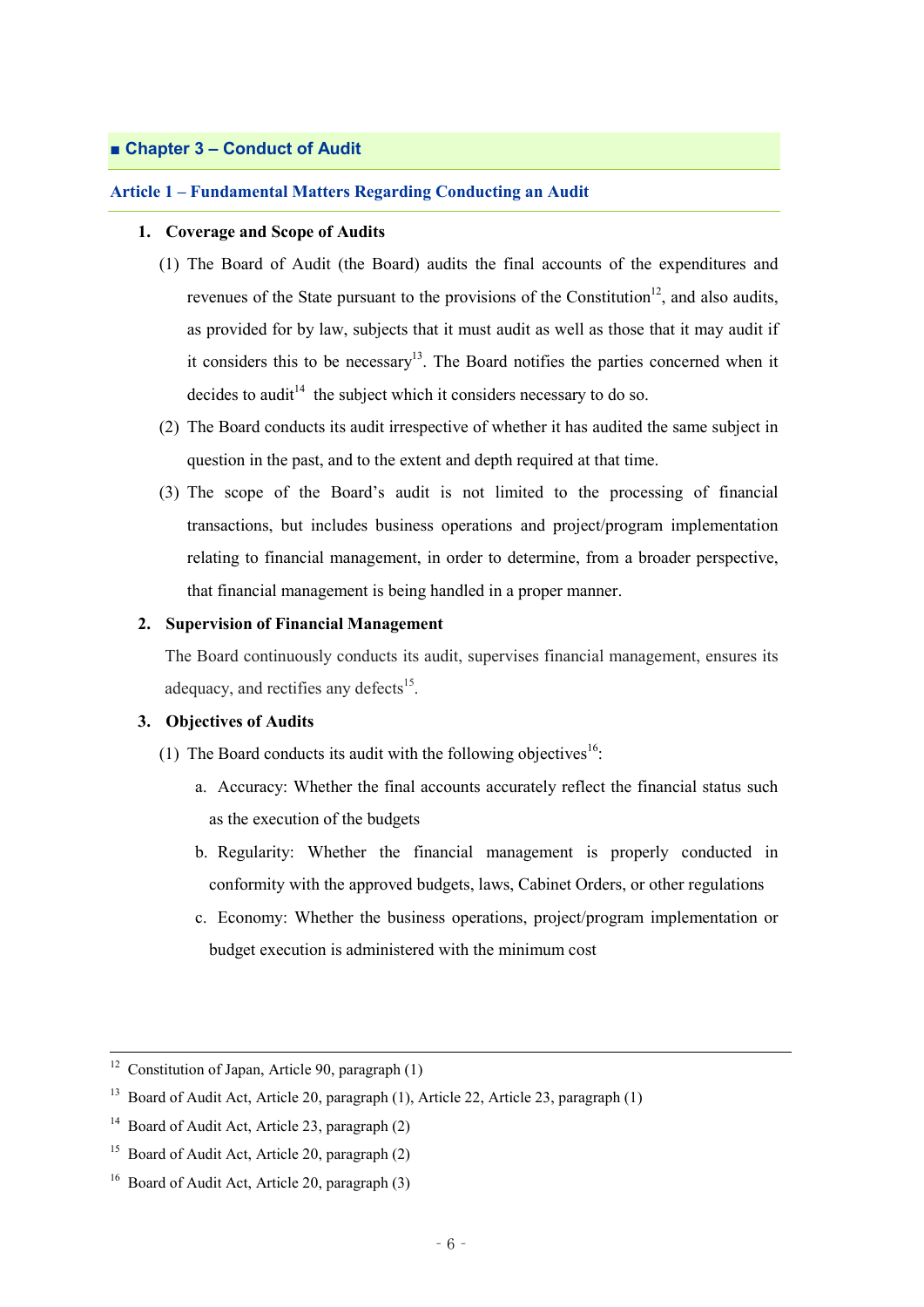- d. Efficiency: Whether the business operations, project/program implementation or budget execution produces the maximum result with the given cost or has the best cost-efficient result
- e. Effectiveness: Whether the business operations, project/program implementation or budget execution achieves the intended results and produces the expected outcome
- f. Other objectives necessary for auditing: Any other objectives necessary for auditing in addition to those listed above
- (2) In conducting its audit with the objectives listed above, the Board takes a broad perspective, including such viewpoints as: whether fair competition in public bidding has been ensured; whether sound finances have been maintained within juridical persons whose capital is contributed by the government; whether existing businesses, projects and programs need to be continued; whether business operations and projects/programs have been carried out, taking into account evaluations of risks inherent in them; and whether transparency and accountability are being ensured in financial management, business operations and project/program implementation.

### **4. Verification of Final Accounts**

The Board verifies the final accounts of the expenditures and revenues of the State through the results of its audit<sup>17</sup>.

# **Article 2 – Planning of Audit**

#### **1. Preparation of Basic Policy on Audit**

Each year the Board prepares its Basic Policy on Audit, indicating areas and other related matters, on which audit activities will mainly be focused in order to ensure basic control of its audit work. It then prepares Audit Plans each year based on this Basic Policy on Audit.

# **2. Preparation of Audit Plans**

(1) The Board prepares Audit Plans so as to conduct its audits efficiently and effectively, and achieve its aims. In preparing the Audit Plans, priority audit matters are determined, on the basis of sufficient analysis and review of the nature of business operations, the scale of the budget, the status of internal control, the status of past audits, the socio-economic circumstances, deliberations in the Diet, media coverage,

Board of Audit Act, Article 21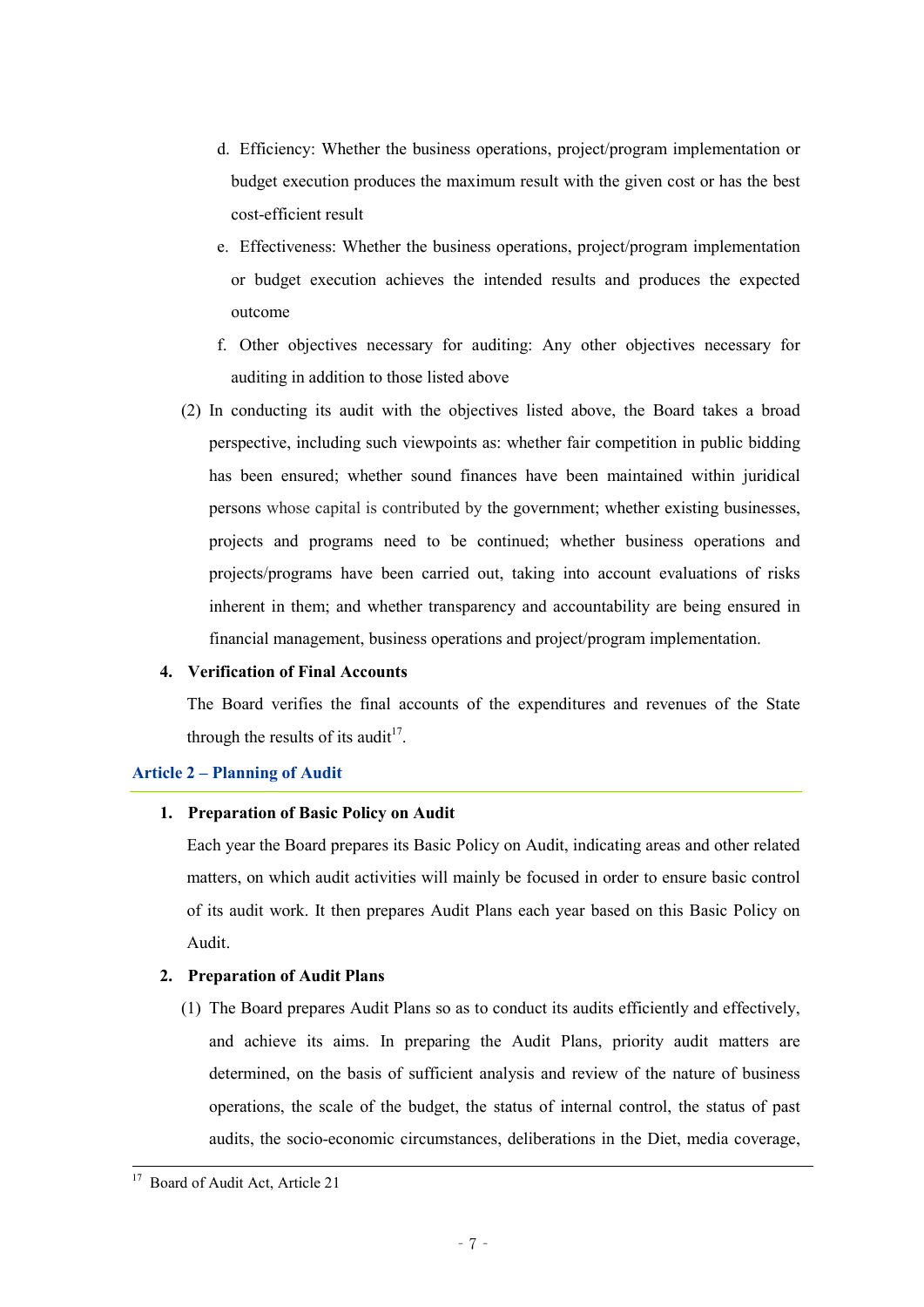and other relevant points of the entities whose financial management is subject to audit (hereafter referred to as "auditees").

(2) In cases where, after preparation of the Audit Plans, a necessity to carry out a review of priority and/or other audit matters has arisen, such as when a request has been received from the Diet to carry out an audit<sup>18</sup> and the Audit Commission has decided to do so<sup>19</sup>, or there is a need to expeditiously audit matters of high public concern, or a new situation has been identified during the course of an audit, the Board responds flexibly with such measures as making necessary changes to the Audit Plans.

#### **Article 3 – Conducting an Audit**

#### **1. Auditing Methods**

The Board conducts its audits based on the Audit Plans it prepares, fully exercising its authority to the auditees, as follows.

- (1) The Board conducts in-office audits at the office of the Board, by such means as carrying out documentary audits of statements of accounts, which summarize the records of accounting of the auditees, and documentary evidence, such as contracts, receipts or other related documents, submitted based on the provisions of the Board of Audit Act<sup>20</sup>.
- (2) The Board conducts field audits dispatching its officials to the auditees, based on the provisions of the Board of Audit  $Act^{21}$ , so as to appropriately determine the actual situation in which financial management is handled, and business operations and projects/programs are implemented, by those auditees. In carrying out field audits, the following points are considered fundamental:
	- a. For efficient and effective field audits, using the information gained from inoffice audits
	- b. Reviewing accounting records as well as materials and results backing up those records on site, and interviewing staff members of the auditee
	- c. Adequately understanding and determining the status of the business operation and project/program implementation by visiting the sites subject to audit, for

<sup>&</sup>lt;sup>18</sup> Diet Law, Article 105

<sup>&</sup>lt;sup>19</sup> Ordinance Enforcing the Board of Audit Act, Article 6, item  $(i)$ 

<sup>&</sup>lt;sup>20</sup> Board of Audit Act, Article 24

<sup>&</sup>lt;sup>21</sup> Board of Audit Act, Article 25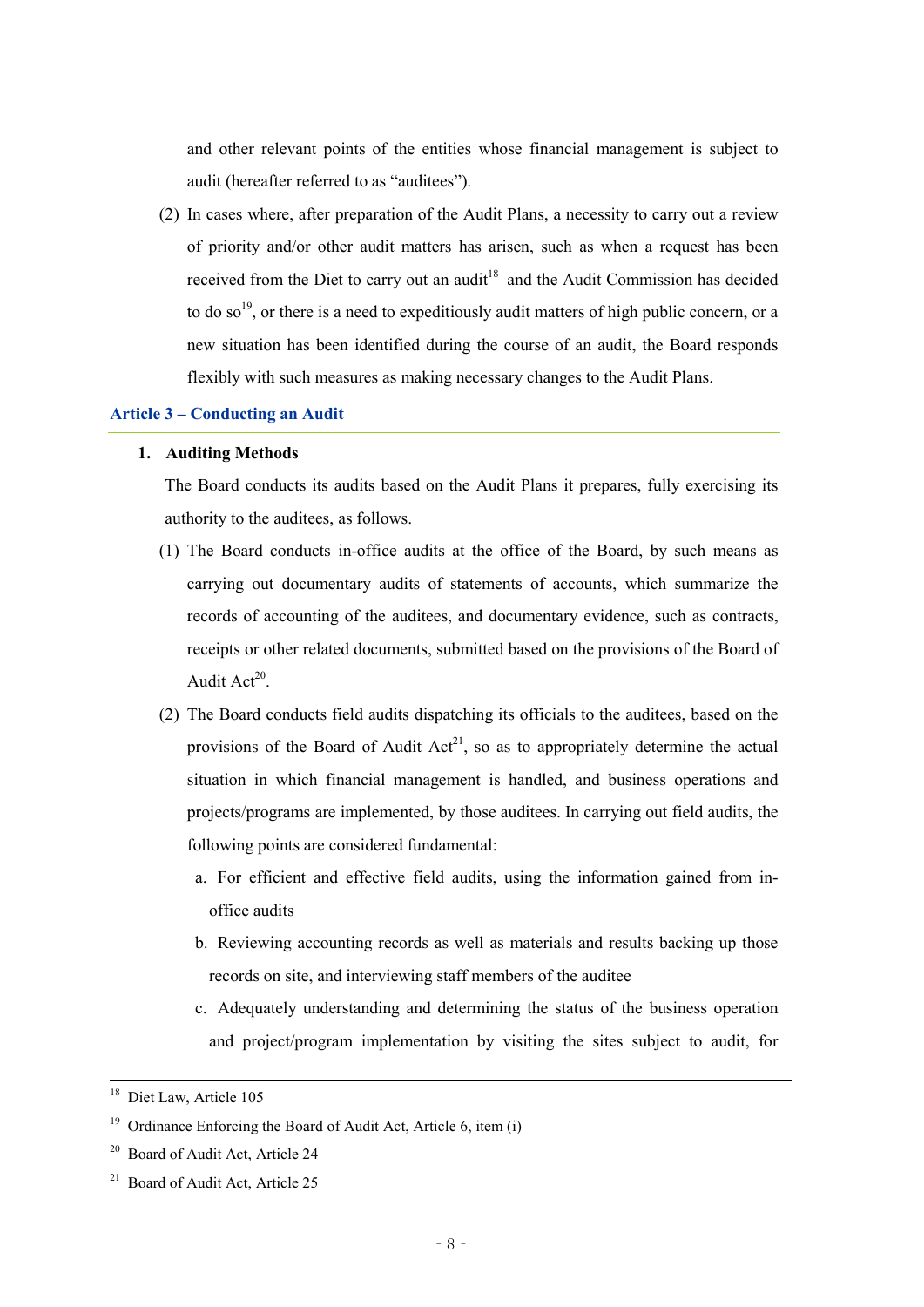example, where management and operations of facilities and/or construction are taking place, as necessary

- (3) In addition to information gathered through in-office audit and field audit, any other information, including information gained through the following methods provided for by the Board of Audit Act, is used:
	- a. Information gained through requesting auditees to submit their books, documents, other materials, or reports; or through questioning relevant parties or requesting such parties to appear<sup>22</sup>
	- b. Information gained through reports submitted by the head of the relevant department, or person similarly responsible, where a crime in connection with an accounting has been discovered, or where loss of cash, securities or other property has been discovered, concerning financial management of auditees<sup>23</sup>
	- c. Information or opinions gained from reference materials, evaluation reports and/or other related documents, submitted by government agencies, public entities, and other parties on request<sup>24</sup>
- (4) In order to complement the above information and knowledge, information submitted from external sources, and information generally available, are also used after investigating its accuracy.

#### **2. Gathering Evidence and Related Activities**

- (1) The Board, in conducting its audit, gathers, compiles and stores any sufficient and accurate reference materials which it considers necessary to ensure objective factfinding and adequate judgment.
- (2) The Board adequately records, compiles and stores any necessary matters relating to the audit activities it has carried out, based on the prescribed methods, in written form.

# **3. Presentation of Opinions to and/or Demand for Measures from Auditees**

The Board presents its opinions to, or demands measures from, auditees as follows, depending on the situation identified through conducting an audit.

(1) If there are matters that the Board finds, in the course of its audit, to be in violation of laws and regulations on financial management or to be improper, it investigates the

<sup>&</sup>lt;sup>22</sup> Board of Audit Act, Article 26

<sup>&</sup>lt;sup>23</sup> Board of Audit Act, Article 27

<sup>&</sup>lt;sup>24</sup> Board of Audit Act, Article 28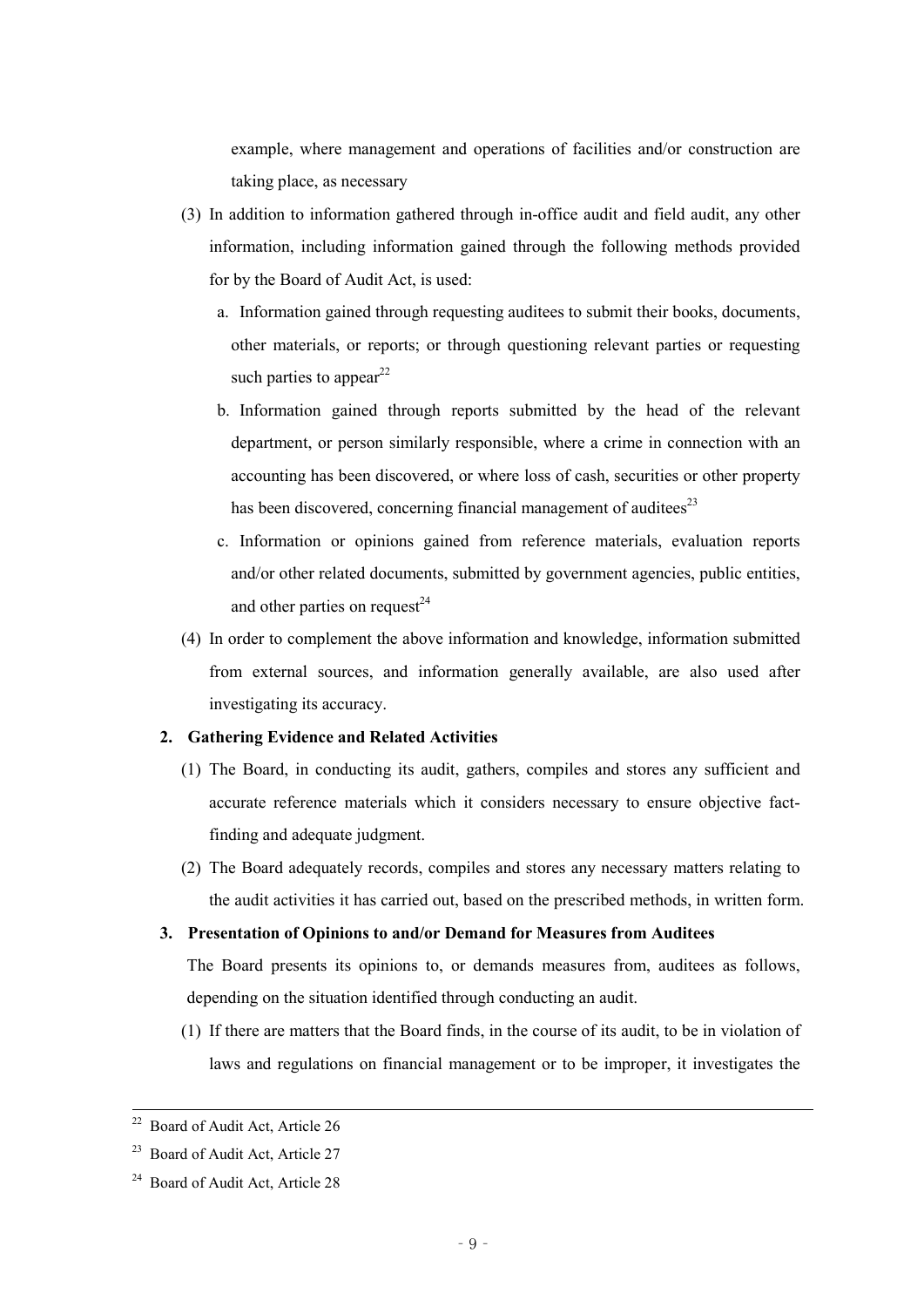causes and immediately presents its opinions on the financial management to, or demands appropriate measures with regard to the financial management from, the head of the relevant department or from the relevant parties, and has them take measures to rectify and improve subsequent financial management<sup>25</sup>.

(2) If the Board finds, as a result of its audit, that unreasonable or inappropriate situations exist in financial management, business operations or project/program implementation, and that relevant laws and regulations, systems, or administration requires improvement in order to eliminate their cause, the Board presents its opinions to or demands measures for improvement from the competent authorities or other responsible parties<sup>26</sup>.

# **4. Follow-up Audit on Audit Findings**

The Board, in subsequent audits, appropriately determines the status of measures set in place to rectify improper or unreasonable matters and other concerns, or to prevent their reoccurrence, with regard to audit findings described in the reports of such audit results $27$ . It then enhances the effectiveness of audit results through addressing cases where the said measures are not sufficient, as appropriate.

#### **Article 4 – Matters to be Given Attention in Planning and Conducting an Audit**

#### **1. Cross-Sectoral Audits and Related Matters**

- (1) The Board conducts cross-sectoral audits, depending on the situation, with respect to programs implemented cross-sectorally by a number of auditees, or to matters that are common or related to a number of auditees.
- (2) In cases where the Board has discovered improper matters in one section or in a part of the business operations, project/program implementation or budget execution of an auditee, it investigates, depending on the situation, whether similar matters have arisen in other sections or in other parts of the business operations, project/program implementation or budget execution.
- (3) In cases where the Board has discovered improper matters within an auditee, it investigates, depending on the situation, whether similar matters arose in previous fiscal years.

<sup>&</sup>lt;sup>25</sup> Board of Audit Act, Article 34

<sup>&</sup>lt;sup>26</sup> Board of Audit Act, Article 36

<sup>&</sup>lt;sup>27</sup> Board of Audit Act, Article 29, item (vii), item (viii)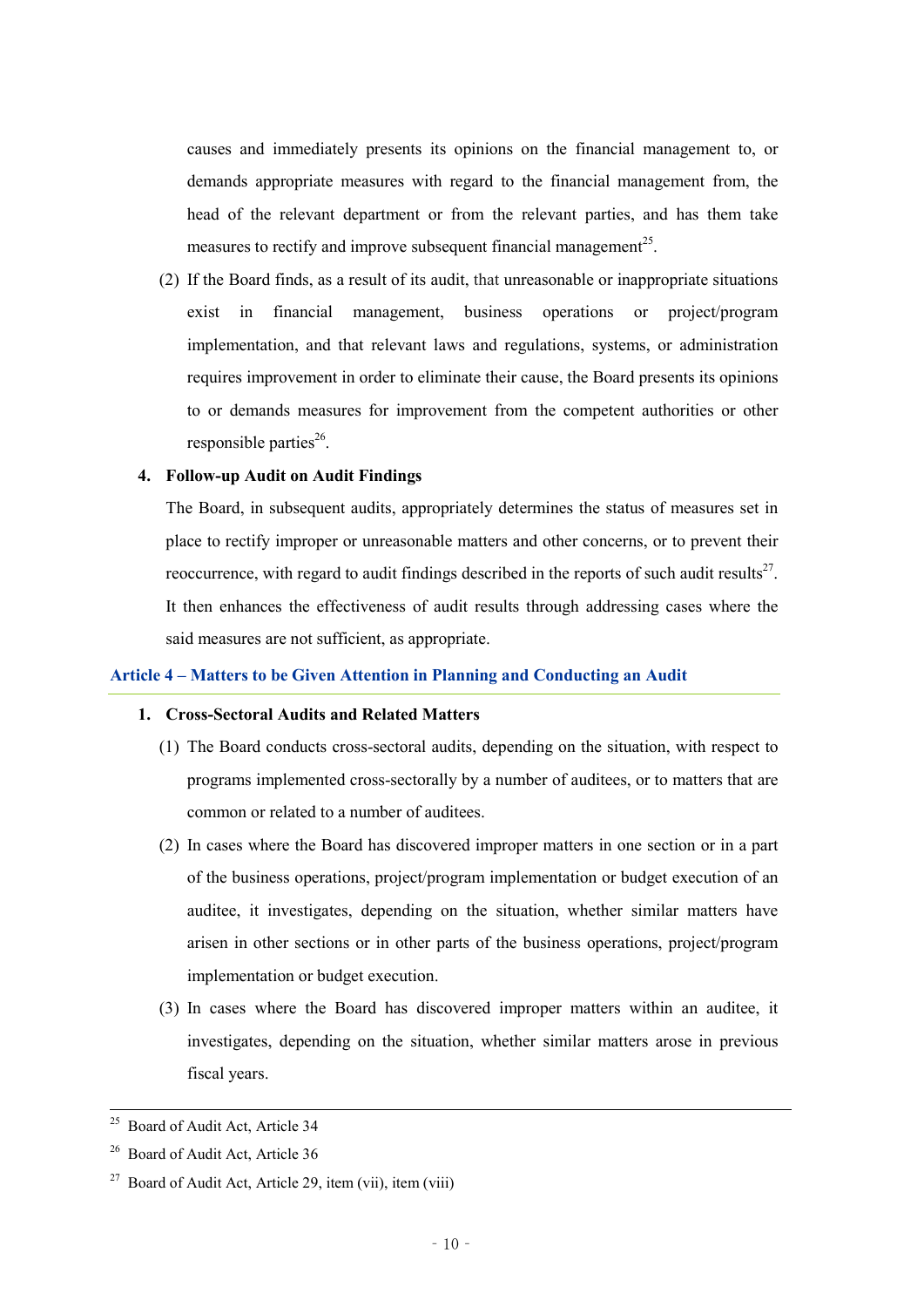# **2. Expeditious and Flexible Auditing**

The Board responds in a timely and appropriate manner when there are matters of high public concern, by conducting audits expeditiously and flexibly as required.

# **3. Auditing in view of the Status of Internal Control**

The Board pays due attention to the effectiveness of internal control within the auditees. In addition, it responds appropriately with such measures as requesting improvements of internal control as necessary, in order for the internal control to function sufficiently and thus to ensure the adequacy of financial management.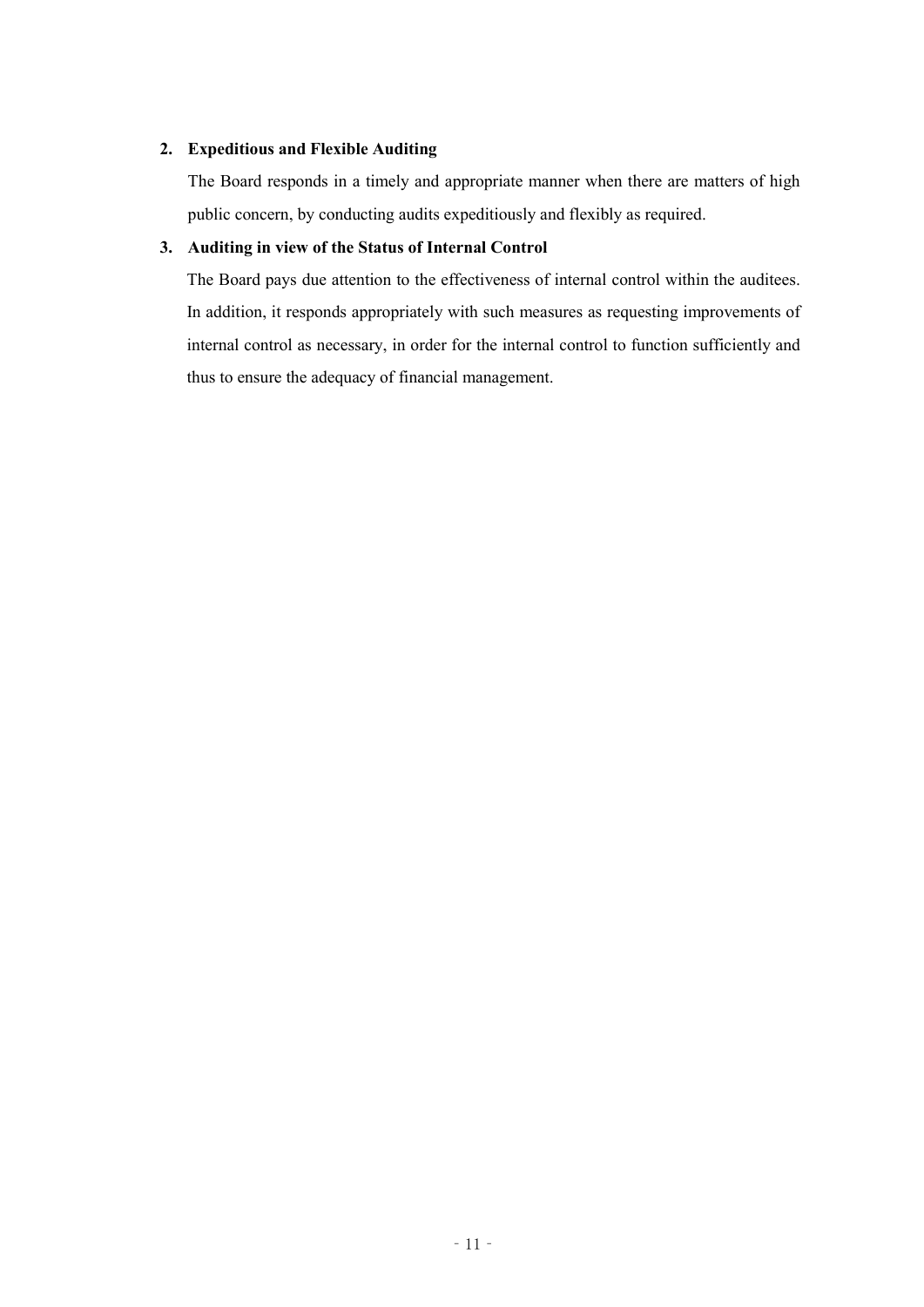# **■ Chapter 4 – Pursuing the Liability of Officials Who Handle Accounting and Examination Regarding the Handling of Financial Management**

# **Article 1 – Pursuing the Liability of Officials Who Handle Accounting**

#### **1. Adjudication of Liability for an Indemnity**

The Board of Audit (the Board) adjudicates whether an official who handles accounting, such as an official responsible for cash handling, is liable to indemnify, after inquiring into whether he/she falls under requirements for a liability for an indemnity as provided for by law, for instance where he/she has in fact caused damage to the State through his/her failure to exercise the due care of a prudent manager<sup>28</sup>.

# **2. Demand for Disciplinary Action**

If the Board has concluded, as a result of its audit or for other reasons, that an official who handles accounting falls under requirements provided for by law such as causing substantial damage to the State through intent or gross negligence, it demands the person or persons who appointed him/her, or who is in a supervisory role to take disciplinary action 29 .

# **3. Reporting to the Public Prosecutor's Office**

If the Board concludes, as a result of its audit, that an official who handles accounting for the State has committed a crime in the course of duty, it notifies the Public Prosecutor's Office of the case<sup>30</sup>.

# **Article 2 – Examination Regarding the Handling of Financial Management of the State**

If the Board has been requested by an interested party to examine the conduct of an official who handles accounting for the State with regard to the handling of financial management, the Board examines that official's conduct. If the Board, as a result of the examination, considers it necessary for such conduct to be corrected, it notifies the competent authorities or other responsible parties of this judgment<sup>31</sup>.

<sup>&</sup>lt;sup>28</sup> Board of Audit Act. Article 32, paragraph (1), Article 32, paragraph (2); Act on the Responsibility of Government Employees Who Execute the Budget, Article 4, paragraph (1), Article 5, paragraph (1), Article 8, paragraph (3), Article 9, paragraph (2), Article 10, paragraph (3), Article 11, paragraph (2)

<sup>&</sup>lt;sup>29</sup> Board of Audit Act, Article 31; Act on the Responsibility of Government Employees Who Execute the Budget, Article 6, paragraph (1), Article 9, paragraph (2)

<sup>&</sup>lt;sup>30</sup> Board of Audit Act, Article 33

 $31$  Board of Audit Act, Article 35, paragraph  $(1)$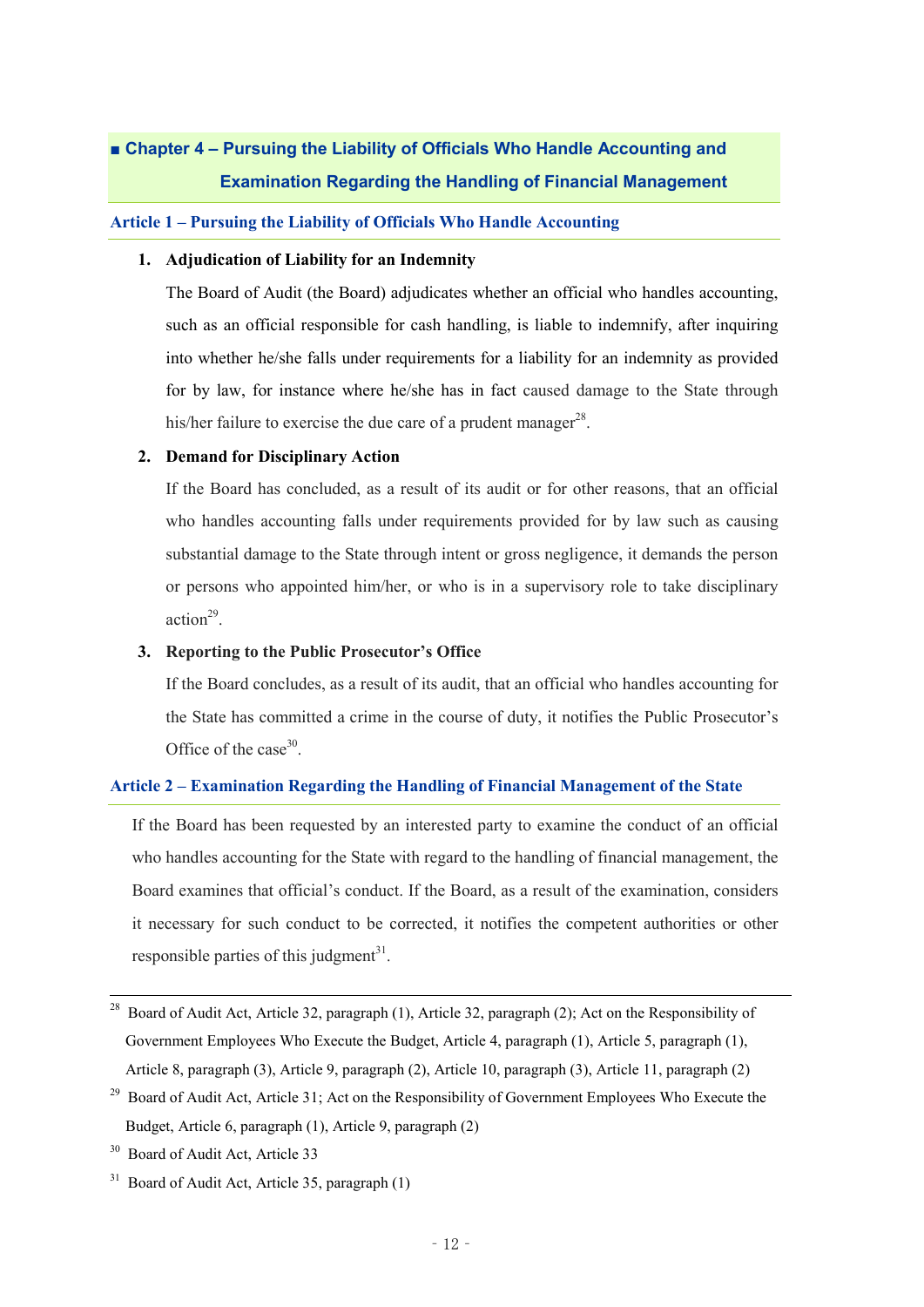# **■ Chapter 5 – Reporting of Audit Results**

#### **Article 1 – Basic Matters Regarding the Reporting of Audit Results**

- (1) The Board of Audit (the Board) reports the audit results after the following discreet deliberative procedures, in order to ensure that those results are fair and adequate, and can be trusted.
	- a. In reporting audit results, deliberations by the Audit Commission are conducted after multilevel deliberations within the General Executive Bureau. In the deliberations within the General Executive Bureau, draft reports of audit results are reviewed from the perspective of a third party by officials in charge of auditing other than those who were involved in the preparation of the draft concerned, in order to ensure objective fact-finding and adequate judgment.
	- b. The Audit Commission decides whether audit results should be reported, and the contents of the report, based on comprehensive examination of each element of the contents of the audit results, such as the factual situation relating to the audit results, the scale, materiality, causes, breadth of the matter in question, and any other pertinent factors.
- (2) The Board gives an accurate and brief account of its audit results in language that is easy to understand, so that the people can understand its contents.

#### **Article 2 – Reporting the Audit Results**

- (1) The Board discloses the audit results in each of the following reports:
	- a. The Audit Report:

The Board prepares the Audit Report pursuant to the provisions of the Constitution<sup>32</sup> containing the results of audit of final accounts of the expenditures and revenues of the State and of such accounts as are provided for by  $law<sup>33</sup>$  and submits them to the Cabinet (\*).

b. Special Report to the Diet and the Cabinet:

The Board, at any time, reports to the Diet and the Cabinet on matters regarding which the Board has presented its opinions or demanded measures pursuant to the

 $32$  Constitution of Japan, Article 90, paragraph (1)

<sup>&</sup>lt;sup>33</sup> Board of Audit Act, Article 29; Ordinance Enforcing the Board of Audit Act, Article 15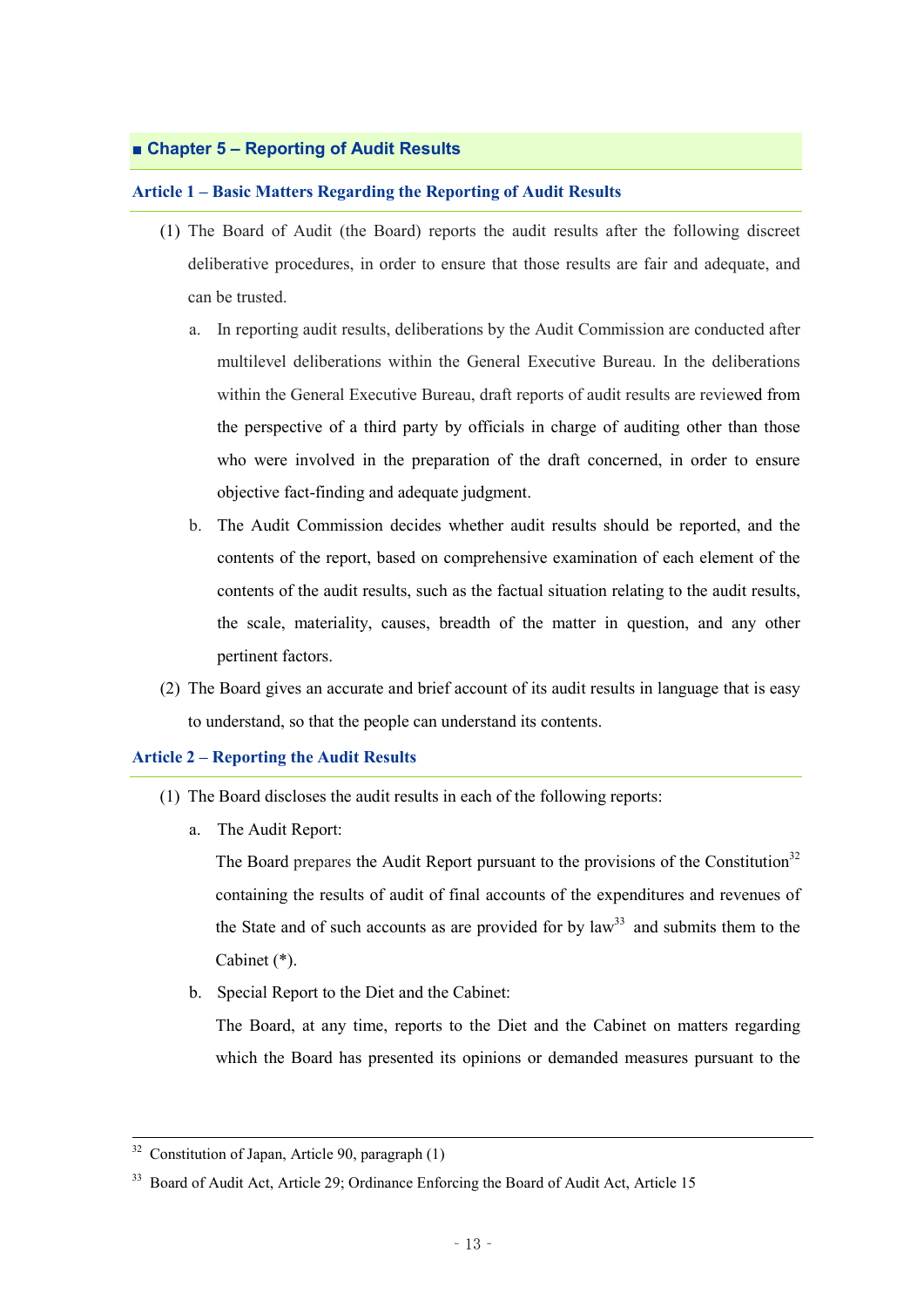provisions of the Board of Audit Act, or regarding other matters that the Board finds it particularly necessary to report<sup>34</sup>.

c. Special Report on Audit Requested by the Diet:

When the Board has conducted an audit of the specific matters requested by the Diet under the provisions of the Diet Law<sup>35</sup>, it reports the results of that audit to the Diet pursuant to the provisions of the Board of Audit Act<sup>36</sup>.

d. Report on Audit of National Property:

The Board prepares the National Property Audit Report containing the results of audit of "the financial statements on increases or decreases in national property and current totals" and "the financial statements on the status of national property gratuitous loans", based on the provisions of the National Property  $Act^{37}$ , and submits the National Property Audit Report to the Cabinet (\*).

- (2) The Board conducts audits of documents relating to final accounts pursuant to the Act on Special Accounts<sup>38</sup> and any other separate laws<sup>39</sup>, and sends notices to the Cabinet which state that it has completed the audit along with its submission of those documents relating to final accounts (\*).
- (\*) These reports will be submitted or reported to the Diet by the Cabinet.

# **Article 3 – Matters to be Recorded in the Audit Report**

The Board records the following matters in the Audit Report, based on the provisions of the Board of Audit Act and the Ordinance for Enforcement of the Board of Audit Act.

#### **1. Verification of Final Accounts**

The Board records in the Audit Report the fact that it has verified the final accounts of the State, and the fact that its auditing of the statements of accounts and related matters has been completed. Specifically, it records the following matters:

 $\odot$  Verification of the final accounts of the State<sup>40</sup>

- <sup>36</sup> Board of Audit Act, Article 30-3
- <sup>37</sup> National Property Act, Article 34, paragraph (2), Article 37, paragraph (2)
- <sup>38</sup> Act on Special Accounts, Article 19, paragraph (2)
- <sup>39</sup> Broadcast Act, Article 74, paragraph (3)
- <sup>40</sup> Board of Audit Act, Article 29, item (i)

<sup>&</sup>lt;sup>34</sup> Board of Audit Act, Article 30-2

<sup>&</sup>lt;sup>35</sup> Diet Law, Article 105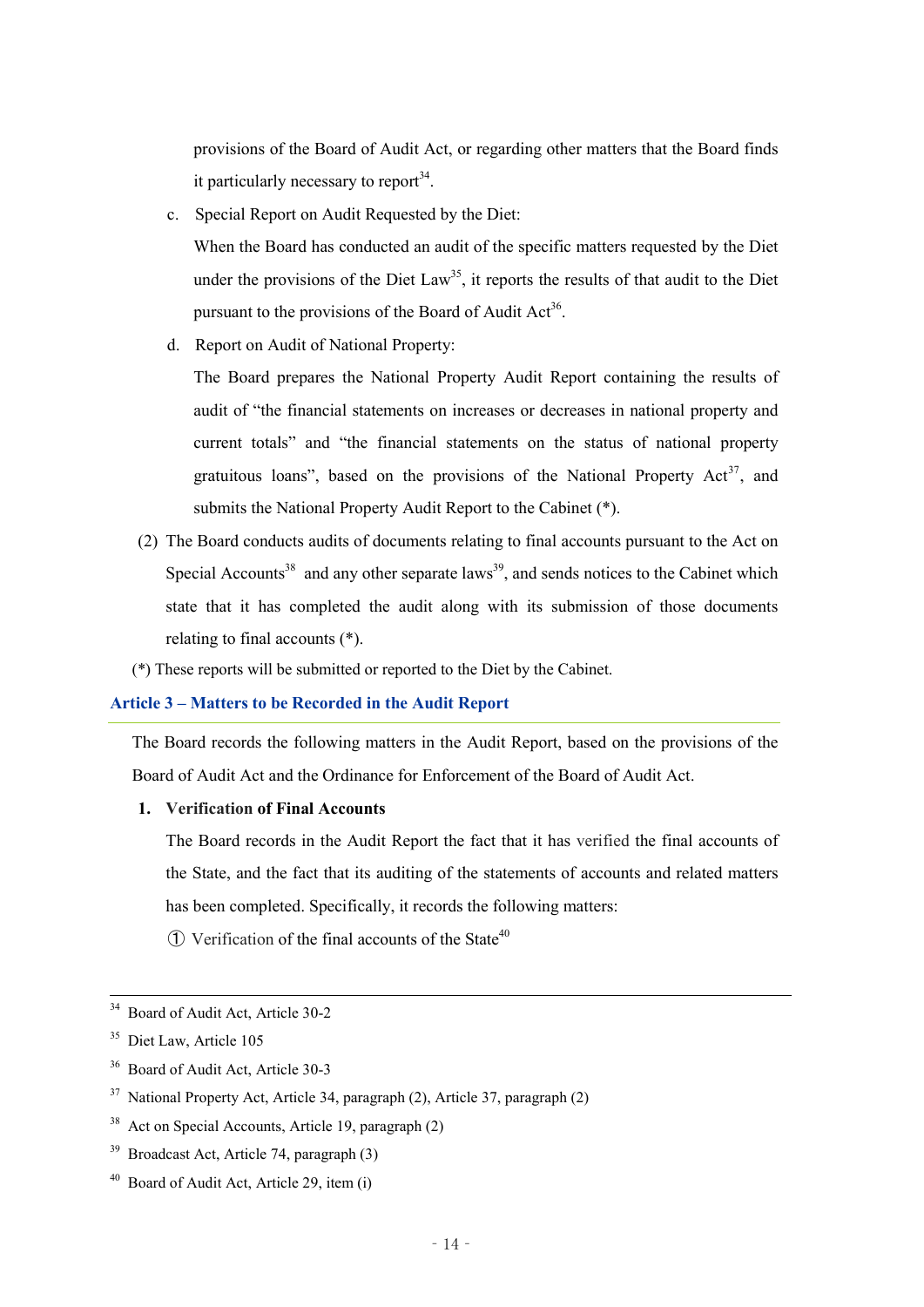- ② Completion of audit of the financial statements of Fund for Smooth Management of National Tax Revenue
- ③ Completion of audit of the final accounts of government related institutions
- ④ Comparison between the amounts in the final accounts of the State and the amounts in the statement of accounts submitted by the Bank of Japan<sup>41</sup>
- ⑤ Disbursement from the reserve fund that did not pass through the procedures for obtaining the Diet's approval<sup>42</sup>

# **2. Individual Audit Results**

- (1) The Board records the following matters as individual audit results in the Audit Report:
	- a. Improprieties:

Matters which the Board finds, as a result of its audit, to be in violation of law, Cabinet Order, or the approved budget, or to be improper<sup>43</sup>

b. Presentation of Opinions and/or Demand for Measures:

Matters regarding which the Board has presented its opinions to or demanded measures from auditees, and the results thereof<sup>44</sup>

c. Measures Taken:

Matters for which the auditee took measures for improvement in response to the findings of the Board

d. Special Description:

Matters which the Board, as a result of its audit, finds it particularly necessary to record in the Audit Report in order to draw the attention of the public

- e. Status of Corrective Actions for Improprieties and Follow-up to Measures Taken: The status of corrective actions for "improprieties", and the implementation status of measures relating to "measures taken"
- (2) When recording individual audit results in the Audit Report, the Board includes a summary of the business operations, projects/programs, and other concerns subject to audit, and the results of the audit. The results of the audit, as a general principle,

<sup>&</sup>lt;sup>41</sup> Board of Audit Act, Article 29, item (ii)

 $42$  Board of Audit Act, Article 29, item (iv)

<sup>43</sup> Board of Audit Act, Article 29, item (iii)

<sup>44</sup> Board of Audit Act, Article 29, item (vii), item (viii)